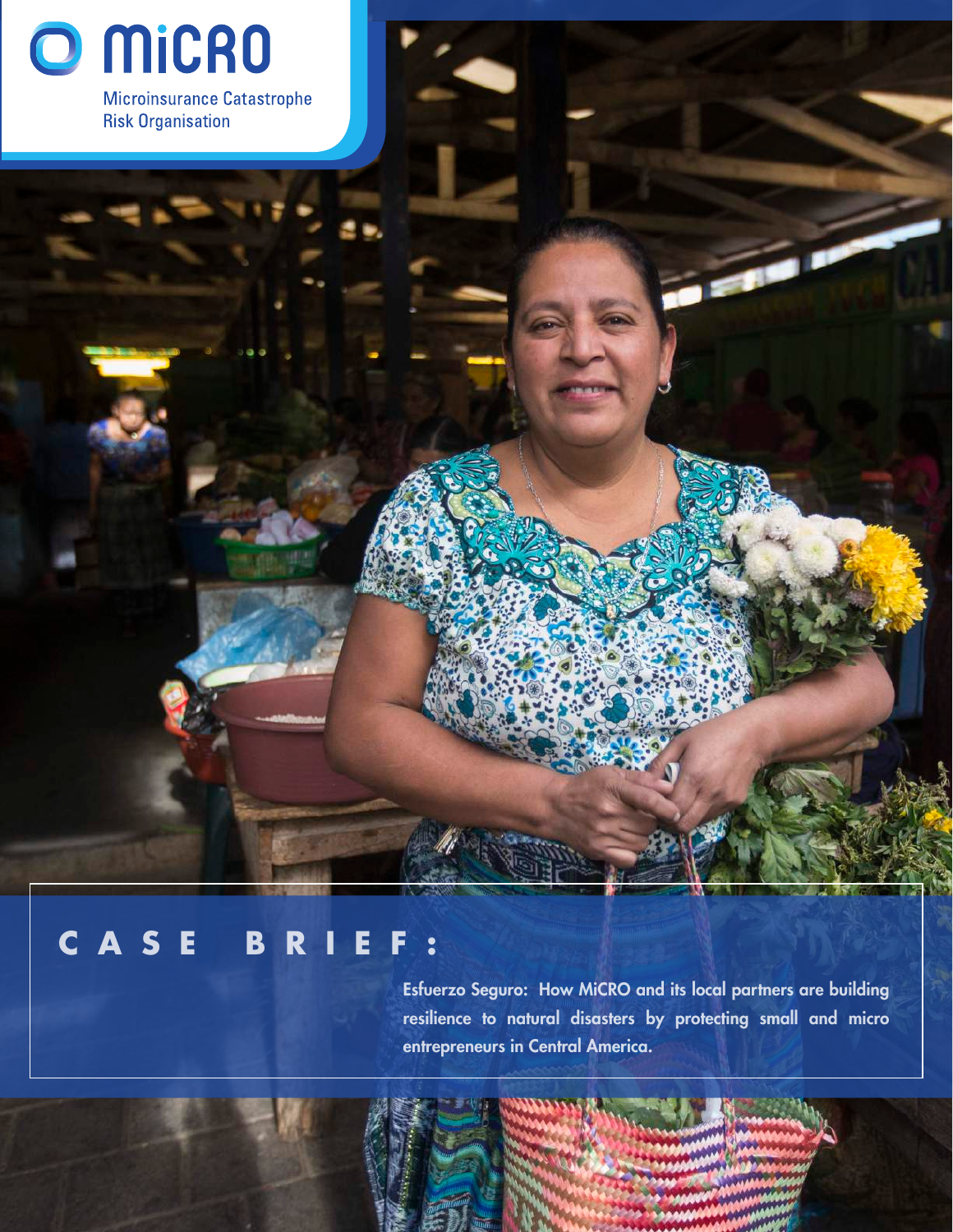Product Name: Esfuerzo Seguro





**RURAL** 

#### Location: Guatemala

#### Description:

Esfuerzo Seguro is a holistic risk management solution offered by Aseguradora Rural to agro and non-agro clients of Banrural in Guatemala when they are contracting a productive credit line. MiCRO's approach has two major components: (1) an index-based microinsurance product, and (2) a value-added program that includes tools to raise awareness about disaster risk preparedness and a financial education program to empower consumers. For more information on Esfuerzo Seguro watch this video( $\blacktriangleright$ ).

## Benefits and covered perils:

Esfuerzo Seguro covers the business interruption of the productive activity against excessive rainfall, severe drought, and earthquakes. Payouts vary based on the level of deviation of the corresponding

### ¿Qué peligros cubre tu estuerzo?



MiCRO's calculation platform ("MiCAPP") continuously monitors and extracts data from predetermined scientific sources (e.g. NASA, USGS), unpacks the scientific data files and calculates them using complex algorithms to match the readings against predetermined levels, and issues a loss report when a triggering event is detected, which is accepted by all stakeholders as the undisputable base for payouts.



index from historical averages. **Premium:** 5% of the value of the initial credit (5.6%) with IVA)

Date of launch: November 2016

Pilot phase: November 2016 - December 2017

(2,633 clients during the pilot phase)

**Number of policies:** More than 4,000 clients by April 2018

Project background: Esfuerzo Seguro was designed and implemented in the context of the Central American Disaster Microinsurance Expansion (CADME), a program executed by **MiCRO** with the support of the Swiss Development Agency (SDC), the Multilateral Investment Fund (MIF) managed by the Inter-American Development Bank (IADB), the Australian Aid, Swiss Re, Mercy Corps, and KfW through its Climate Adaptation Platform (CAP), a truly public-private partnership.













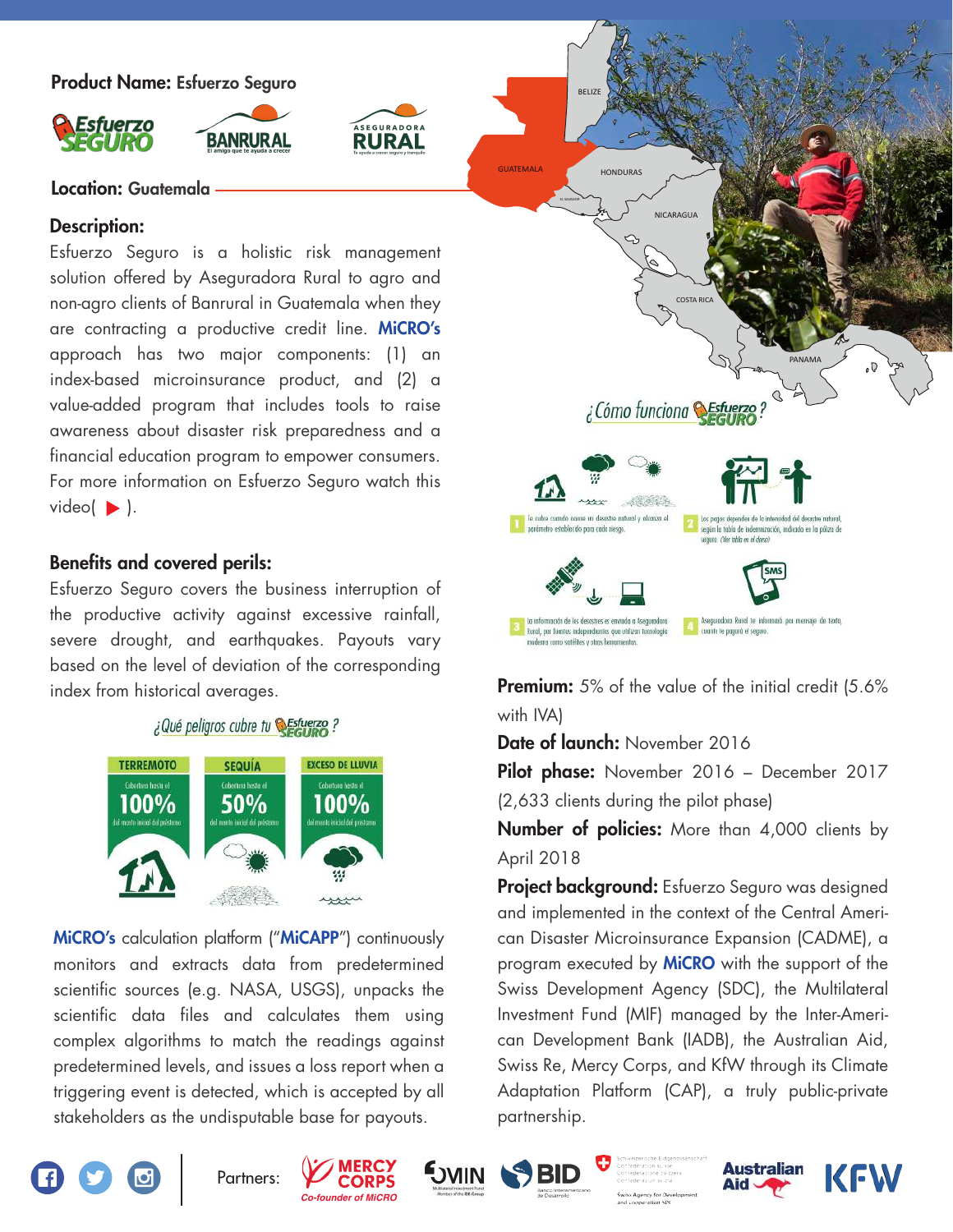## *"In January 2018,*

*a 12-month pilot phase came to an end and Esfuerzo Seguro is now on "expansion mode" in Guatemala! Credits in almost 600 branches throughout the country can now be protected with catastrophe microinsurance, sold by more than 1,500 Banrural credit officers, who were trained for that purpose. Over 4,000 policies had been sold by April 2018 with sales getting stronger."*

## The formula for a sustainable partnership and product: Trustworthy local partners and distribution channel for Connecting with Customers

Esfuerzo Seguro was designed together with our partners Aseguradora Rural and Banrural in Guatemala, and it is *the first index-based* insurance product in Central America protecting vulnerable and low-income segments of the population against the business interruption caused by earthquakes, droughts, and severe rainfall.

Having a trustworthy local partner and distribution channel aligned with our project objectives is the key formula for a sustainable and successful partnership and product. MiCRO brings international expertise during all phases of the project, from conception, demand and supply analysis, product design, registration, launch and monitoring, still, our local partners experience, respect and know-how is fundamental for the success of the project implementation.

Banrural has worked with the rural low-income population in Guatemala for more than 15 years, and over 80 percent of the company is owned by groups such as women's organizations and agricultural cooperatives. Aseguradora Rural and Banrural are part of the same group, what makes both companies closely aligned and integrated (including IT platforms and back office processes) and facilitates the chances of a successful implementation.